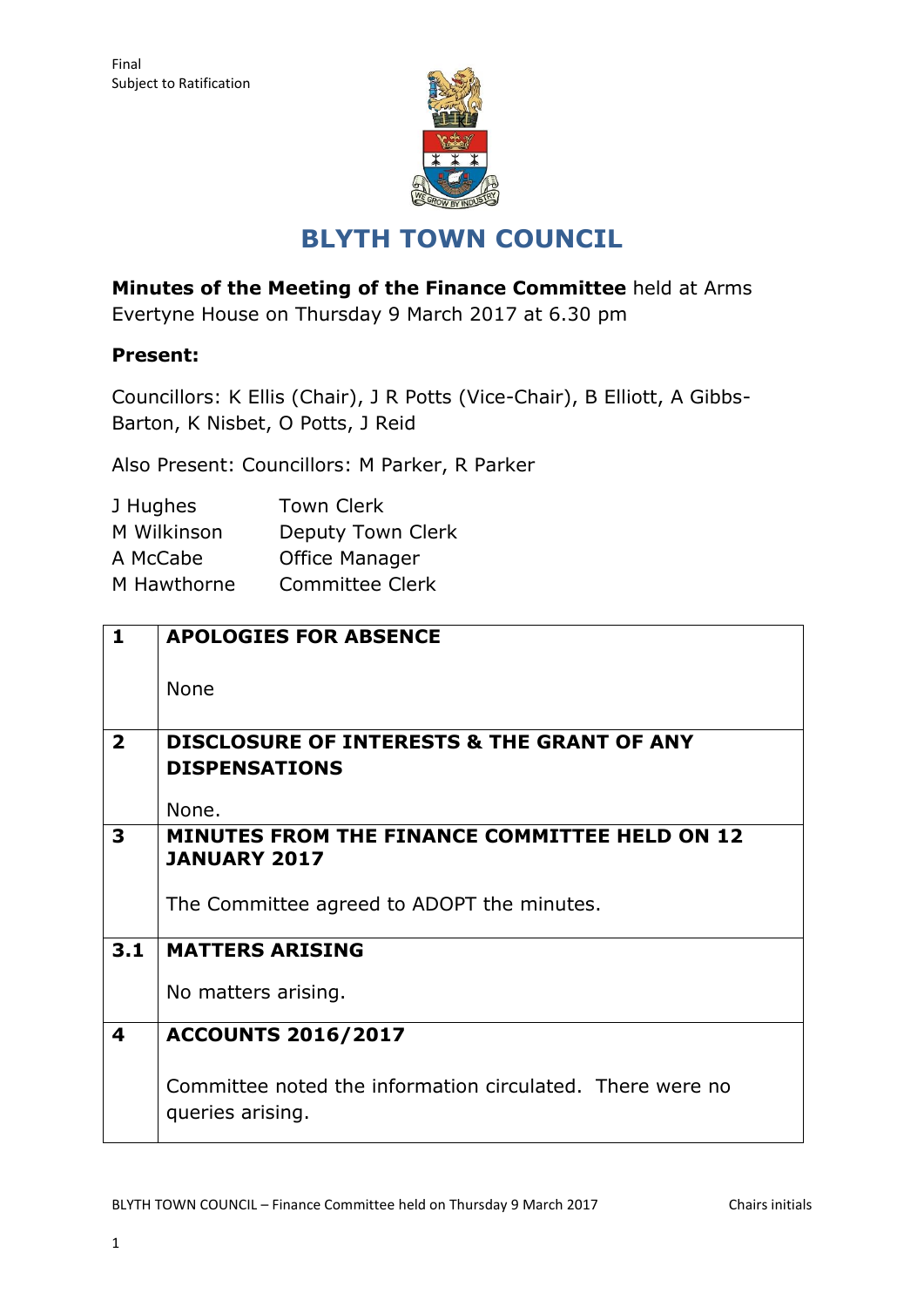| 5 | <b>BROADBAND AND TELEPHONE LINE RENTAL</b>                                                                                                                                                                                                                                                                                                                                                                                                                                                                      |  |  |  |  |  |  |
|---|-----------------------------------------------------------------------------------------------------------------------------------------------------------------------------------------------------------------------------------------------------------------------------------------------------------------------------------------------------------------------------------------------------------------------------------------------------------------------------------------------------------------|--|--|--|--|--|--|
|   | Committee discussed the report circulated by the Deputy Town<br>Clerk with regard to assisting Councillors with their broadband and<br>telephone rental payments, from the start of the new Council in<br>May 2017. It was noted that the contribution from the Council<br>would be to a maximum of £25.00 per month, on the production<br>of invoices from Councillors.                                                                                                                                        |  |  |  |  |  |  |
|   | Committee agreed to use the budget provision of £4,800 (code<br>403) and a timescale of 6 months will be set in order for<br>Councillors to take up this offer.                                                                                                                                                                                                                                                                                                                                                 |  |  |  |  |  |  |
| 6 | <b>INSURANCE COVER</b>                                                                                                                                                                                                                                                                                                                                                                                                                                                                                          |  |  |  |  |  |  |
|   | The Deputy Town Clerk referred to the report which contains<br>information regarding the current insurance arrangements for BTC<br>and highlighted that a saving of £2,120 has been made on the<br>previous year's insurance payment.                                                                                                                                                                                                                                                                           |  |  |  |  |  |  |
|   | The Deputy Town Clerk said that the Valuer made a second visit<br>to the office on 8 March 2017 to look at the individual items and<br>specific collections which were recommended for valuation and it<br>is hoped that a report will be available in the next two weeks.<br>He<br>added that the Valuer did comment that it may not be worth<br>insuring some things, such as the porcelain items, as individually<br>their value may range from £25-£50 and the excess on individual<br>items could be £250. |  |  |  |  |  |  |
|   | The Committee accepted the report and the costings outlined<br>within it to come out of the existing budget of £6,500 (code<br>213).                                                                                                                                                                                                                                                                                                                                                                            |  |  |  |  |  |  |
| 7 | PURCHASE OF IT EQUIPMENT FOR COUNCILLORS                                                                                                                                                                                                                                                                                                                                                                                                                                                                        |  |  |  |  |  |  |
|   | A detailed discussion took place around the recommendation<br>outlined in the Deputy Town Clerk's report, that Councillors are<br>provided with particular technology to assist them in carrying out<br>their Council business by purchasing IPads with effect from the<br>start of the new Council in May 2017.                                                                                                                                                                                                |  |  |  |  |  |  |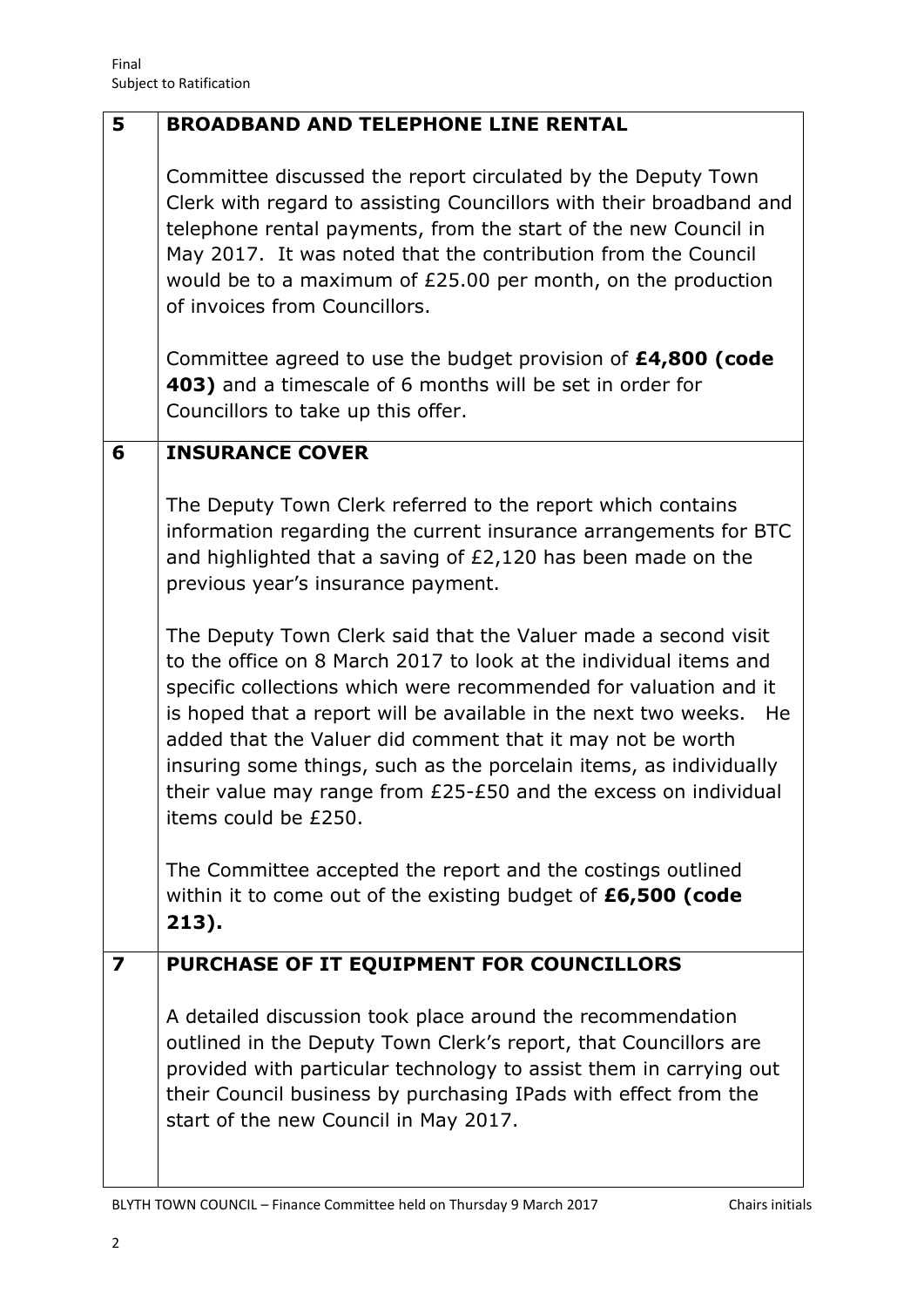|    | Committee agreed to this with the proviso that anyone wishing to<br>take up this offer must do so within 6 months of the new Council<br>being appointed in May. It was further agreed to check whether<br>the IPad Air 2 is 4g or Wi-Fi and whether there are free software<br>packages available instead of purchasing Microsoft Office.<br>This will be covered by the £1,000 (code 404) within the<br>Members Expenses budget as well as a contingency amount of<br>£10,000 (code 1199). |  |  |  |  |  |  |
|----|---------------------------------------------------------------------------------------------------------------------------------------------------------------------------------------------------------------------------------------------------------------------------------------------------------------------------------------------------------------------------------------------------------------------------------------------------------------------------------------------|--|--|--|--|--|--|
| 8  | <b>REMEMBRANCE SERVICE BUDGET</b>                                                                                                                                                                                                                                                                                                                                                                                                                                                           |  |  |  |  |  |  |
|    | The Committee considered the recommendation outlined in the<br>Town Clerk's report and agreed to split the budget of £250<br>between the Elswick (Blyth) All Arms Association and the 203<br>(Elswick) Battery RA Volunteers. Committee also discussed the<br>possibility of purchasing a PA system which could be used for<br>future events. It was agreed that the Town Clerk will explore this<br>further with the Events Co-ordinator and feedback to a future<br>Committee.            |  |  |  |  |  |  |
|    | Total proposed budget 2017/18 is £1,500 (budget code 503).                                                                                                                                                                                                                                                                                                                                                                                                                                  |  |  |  |  |  |  |
|    |                                                                                                                                                                                                                                                                                                                                                                                                                                                                                             |  |  |  |  |  |  |
| 9  | <b>TOWN COUNCIL WEBSITE</b>                                                                                                                                                                                                                                                                                                                                                                                                                                                                 |  |  |  |  |  |  |
|    | The Deputy Town Clerk asked the Committee to consider his<br>proposal to purchase some editor software at a cost of £630 plus<br>a yearly licence fee of £70. This would improve the appearance of<br>the BTC website and give a greater degree of flexibility. During<br>discussion Councillors asked that time is allocated on a weekly<br>basis to allow Officers to maintain the website and also that<br>training is put in place for those who will be using the new<br>software.     |  |  |  |  |  |  |
|    | Committee agreed to the expenditure for software ( $E$ 630) and the<br>yearly licence fee of £70 (budget code 1121).                                                                                                                                                                                                                                                                                                                                                                        |  |  |  |  |  |  |
| 10 | <b>RISK ASSESSMENTS</b>                                                                                                                                                                                                                                                                                                                                                                                                                                                                     |  |  |  |  |  |  |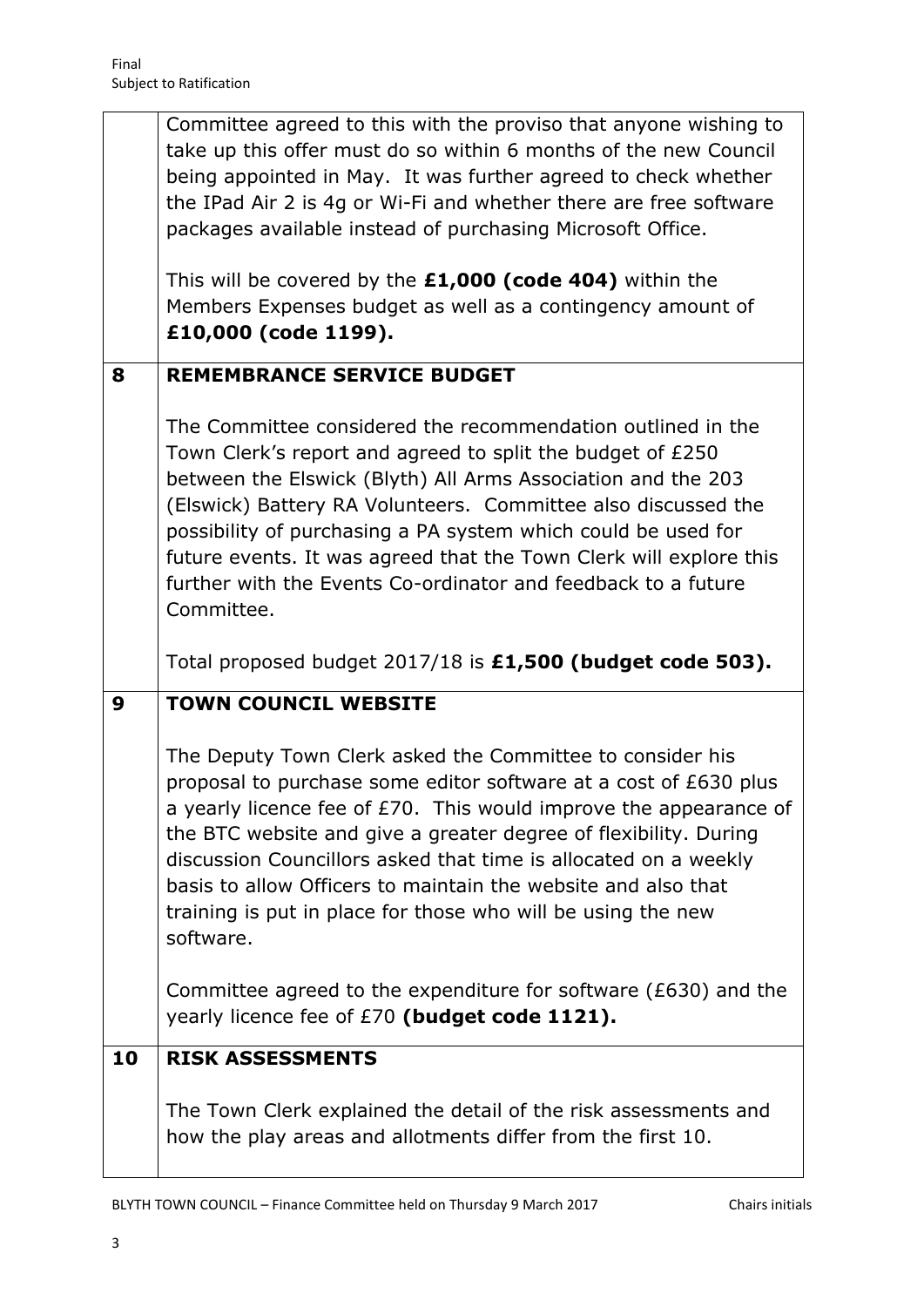He added that this is an annual exercise in order to minimise risk and change control measures as we progress. It was noted "red" denotes high risk, however, the Town Clerk said that control measures have reduced these.

# **11 ITEMS FOR INFORMATION AND URGENT BUSINESS** None.

# **12 DATE AND TIME OF NEXT MEETING**

The next meeting of the Finance Committee will be held on Thursday 20 April 2017 at 6.30 pm in the Council Chamber.

### **MEMBERS OF THE FINANCE COMMITTEE**

Councillors

K Ellis (Chair) J R Potts (Vice – Chair) B Elliott A Gibbs-Barton G T Knox K Nisbet O Potts J Reid D Rutter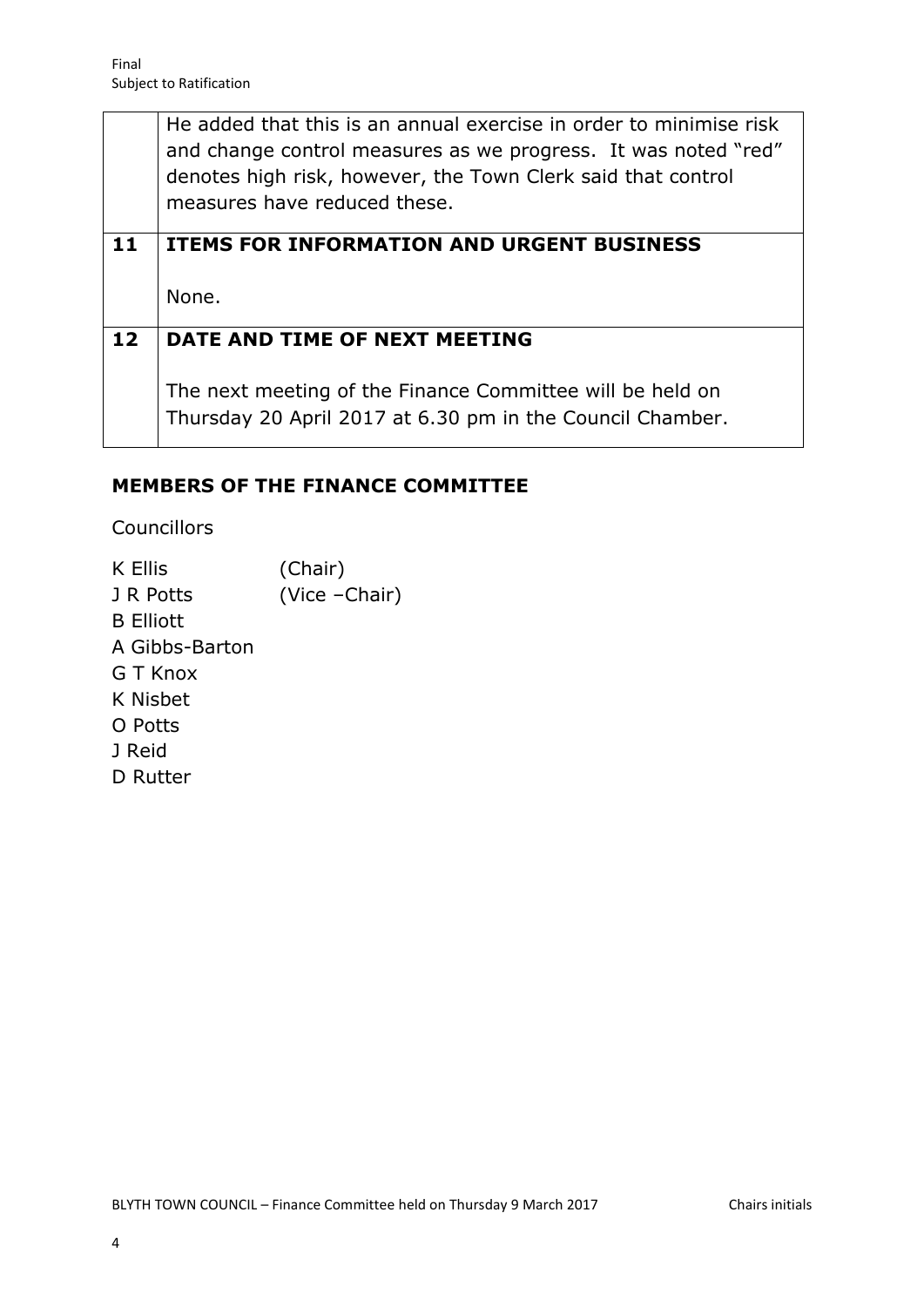### **ACTIONS FROM COMMITTEE**

| <b>Minute</b><br><b>No</b> | <b>Action</b>                                                                                                                           | <b>Responsible</b><br><b>Officer</b>      | <b>Comments</b> | <b>Date Action</b><br><b>Completed</b> |
|----------------------------|-----------------------------------------------------------------------------------------------------------------------------------------|-------------------------------------------|-----------------|----------------------------------------|
| 9/3/17<br>5                | Broadband and telephone<br>line rental for councillors -<br>consult with new Council in<br>May 2017 (6 month<br>restriction on take up) | Town<br>Clerk/Deputy<br><b>Town Clerk</b> |                 |                                        |
| 9/3/17<br>7                | Purchase of IT equipment<br>for Councillors - consult<br>with new Council in May<br>2017 (6 month restriction<br>on take-up)            | Town<br>Clerk/Deputy<br><b>Town Clerk</b> |                 |                                        |
| 9/3/17<br>8                | Purchase/hire of PA system<br>- explore options with<br>Events Co-ordinator                                                             | <b>Town Clerk</b>                         |                 |                                        |
| 9/3/17<br>9                | Purchase of editor software<br>for BTC website                                                                                          | Deputy Town<br><b>Clerk</b>               |                 |                                        |

BLYTH TOWN COUNCIL – Finance Committee held on Thursday 9 March 2017 Chairs initials